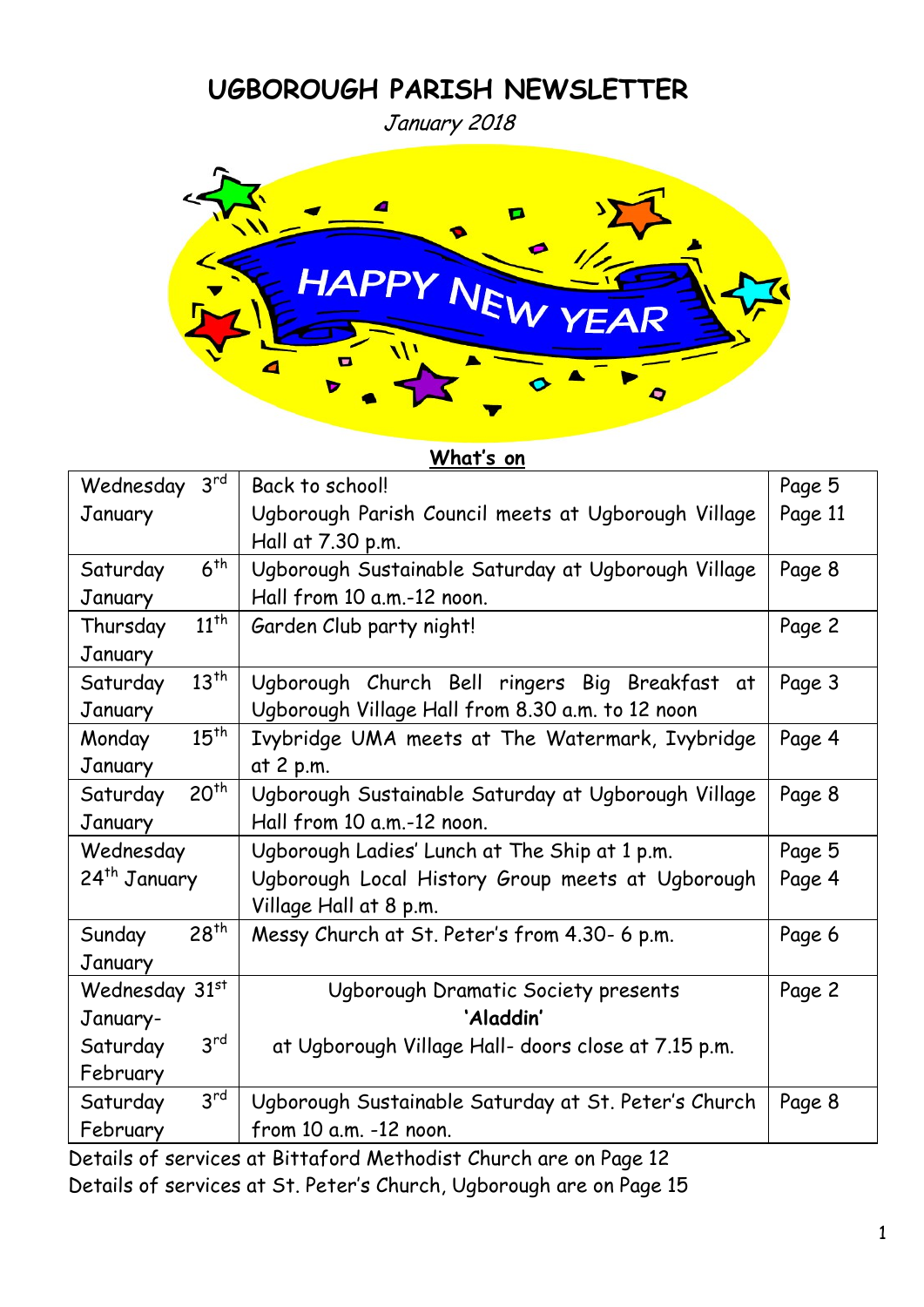#### **Garden Club** Anne Holway

Happy New Year to all green fingered readers, and those who would like

to be! We start the year with a party night on Thursday, 11<sup>th</sup> January. Please ring Anne on 01752 941872 for further details.

In February we plan a snowdrop walk which will be a day time event and subject to the weather.

**Coffee Drop-In Centre 10.30 a.m.-Noon every Thursday morning in Ugborough Church Post office available 10 a.m.–12 noon** Why not meet up with friends and neighbours over coffee, tea, cake & biscuits? Everyone welcome.

#### **Ceremonial flying of the Flag**

The flag will be flown on the following occasions-January 9<sup>th</sup> Birthday of the Duchess of Cambridge January 20<sup>th</sup> Birthday of the Countess of Wessex

**Back by Popular Demand** Ugborough Dramatic Society presents: **Aladdin** A Panto by Tom Whalley The fun, laughter and drama are back for four nights. Oh Yes it is! Wednesday 31<sup>st</sup> January-Saturday 3<sup>rd</sup> February 2018 in Ugborough Village Hall. Doors close 7.15 p.m. Tickets- Adult £7.50 / Child £5.00 Available from Susan, 3 the Square, Ugborough 07941 247207 or **ugboroughds@gmail.com** Cheques payable to Ugborough Dramatic Society. Few tickets left so book soon to avoid disappointment!





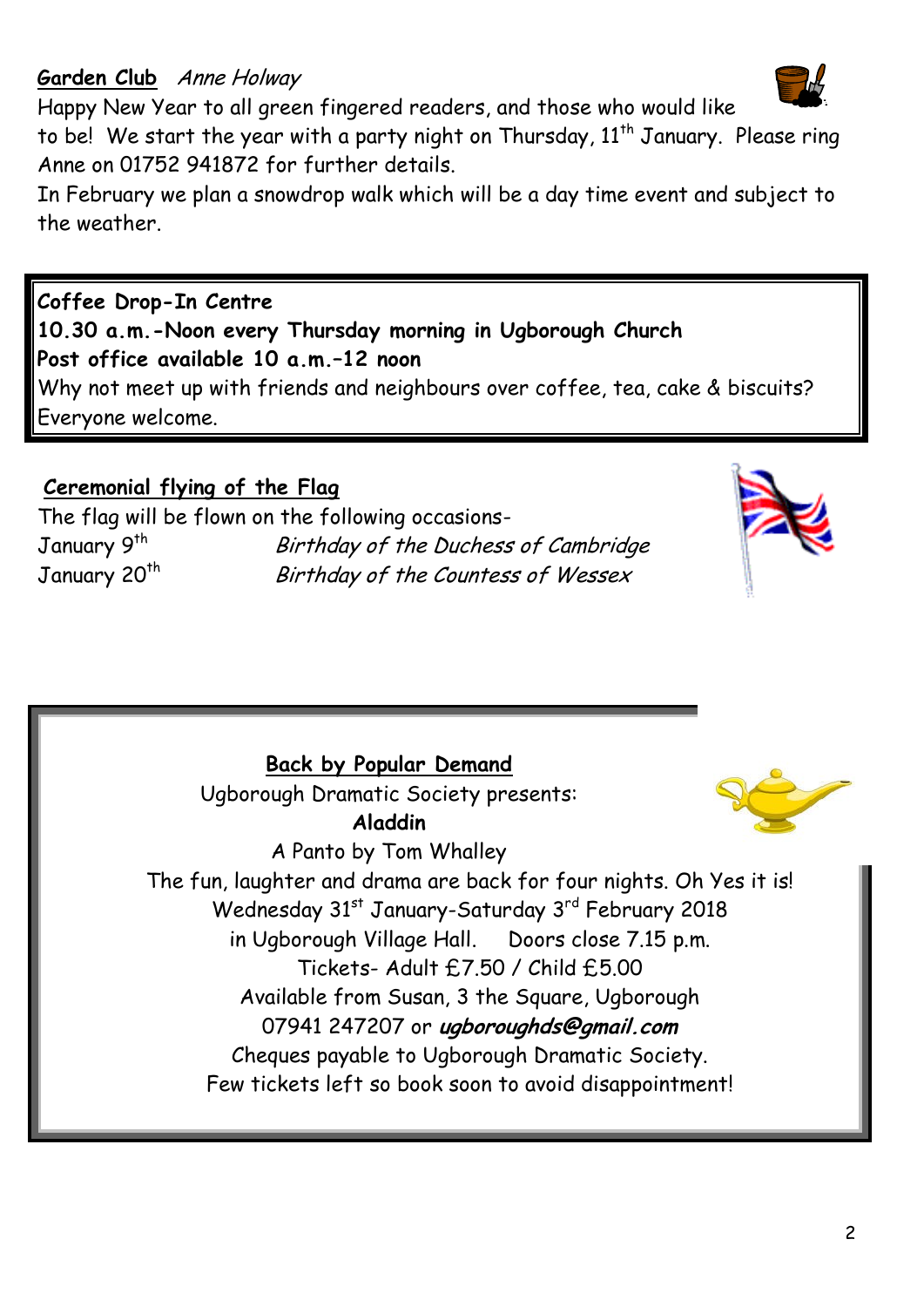**Ugborough and Bittaford Pre- School** -(incorporating breakfast club and after school club) Charity Number 1043499- Faith Matthews

Open 8 a.m.-6 p.m. Monday – Friday during term time in Ugborough Village Hall Baby and Toddler Group (drop-in) – Monday 10 -11.30 a.m.

Contact 07763 215455

#### **admin@ugboroughandbittafordpre-school.org.uk**

We hope everyone had a peaceful Christmas and look forward to welcoming the children back, with stories of Father Christmas visits and what they got up to over the holidays. The end of last term saw our Christmas party, singalong and our excursion to see the Pennywell Farm nativity (with no shortage of real live animals, which the children loved!). In preparation for Christmas the children decorated small Christmas cakes to take home, made decorations to hang on their trees and got very, very excited.

December saw two further fundraising efforts. Many thanks to Ash and Hannah Todd for orchestrating the Charity Poker Tournament which was great fun and raised £215.00 Thanks also to Joan Haywood for organising the Hamper raffle, which was drawn at the last Ugborough Sustainable Saturday prior to Christmas and which was a lovely way to round off the 2017 fundraising efforts.

Huge thanks to all who helped organise, run and support these initiatives which are vital to ensuring we can provide high quality experiences for the children.

This new year we are delighted to be welcoming several new children to our Pre-School, and I'm sure the other children will enjoy making new friends with them in next to no time. Each child with us is allocated a Key Worker upon joining and this member of staff has special responsibility for them over the duration of their time with us. This feeds in to us being able to provide a rich learning environment for each individual child.

Following recent interviews we are pleased to have two new members of staff on board for After School Club. We welcome Martin Hill-Smith and Michelle Rowley – both of whom bring many years of experience and training working with children.

Baby and Toddler group recommences on Monday  $8<sup>th</sup>$  January (10 a.m. in the Village Hall). All are welcome at this friendly drop in group.

> Ugborough Church Bellringers Invite You to Our **BIG BREAKFAST** Saturday 13<sup>th</sup> January Ugborough Village Hall 8:30 a.m. to 12 noon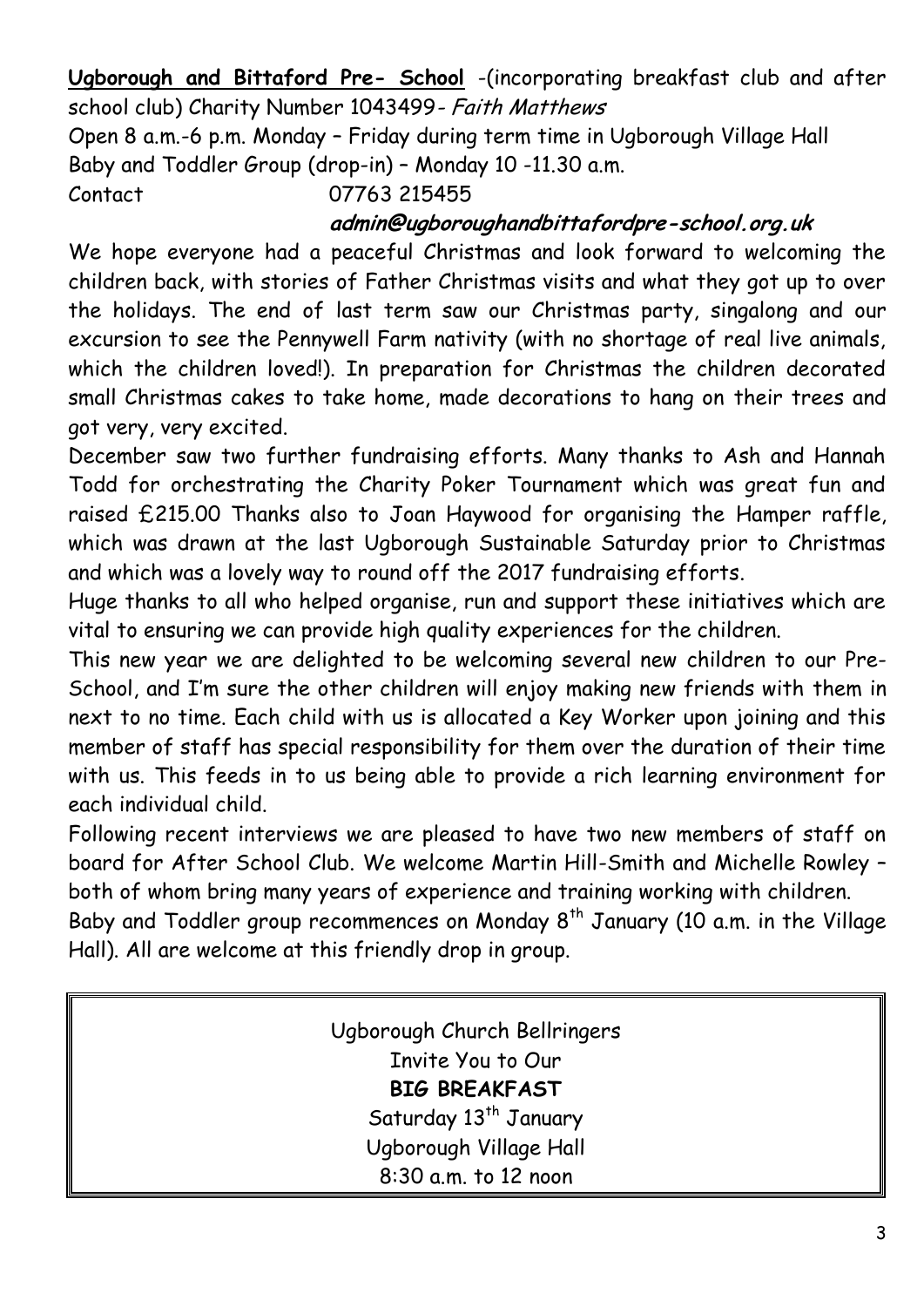### **Ugborough Local History Group** Merryl Docker

PLEASE NOTE: There will be a change to the scheduled January meeting on Wednesday 31st because it clashes with the famous Ugborough Panto (Oh no it doesn't, Oh YES it does!!) So please change your diary date to Wednesday 24<sup>th</sup> January at 8 p.m. Our friend Derek Gore from Exeter University will be delving into our very far distant past with 'Prehistoric, Roman and Early Medieval discoveries at Ipplepen'.

Come along and join us to see what secrets the past holds! New faces are always made welcome. A very Happy New Year to all our members and friends. [

### **Ugborough Fair 2017 News** Shelley Hutcheon

Please find below a list of donations made from the profits of Ugborough Fair this year.

Church General Fund £500.00 Newsletter  $f_{100.00}$ Ugborough Village Hall  $f(1,000.00)$  (towards new roof) Ugborough and Bittaford Pre-School  $E700.00$  (towards new build) Community First Response – Modbury £200.00 (in memory of Dave Hollett) Ugborough Dramatic Society £350.00 (towards curtains) Erme Valley RDA  $£215.00$  (from Landrover Rally) Church Bell Fund £215.00 (from Landrover Rally)

Rail Ticket proceeds of £240.00 ( £120.00 purchase which was then price matched by Great Western) - Village Hall The Long Bar – profits to Erme Valley RDA The Bellringers generated over £900 during Fair Week for the Bells

I think this is it!! Quite an amazing achievement for our village to be able to support all of these charities so well. Marvellous as my granny would say. (Sincere thanks to all who made these generous donations possible by their dedication and hard work. Ed.)

# **Ivybridge U3A** - Jean Sherrell

The January General Meeting of Ivybridge U3A will be held at 2 pm on Monday January 15<sup>th</sup> at the Watermark.

Our Speaker Mike Haywood will talk about-

"The Voyage of the Mayflower in 1620. The Myth and the Reality".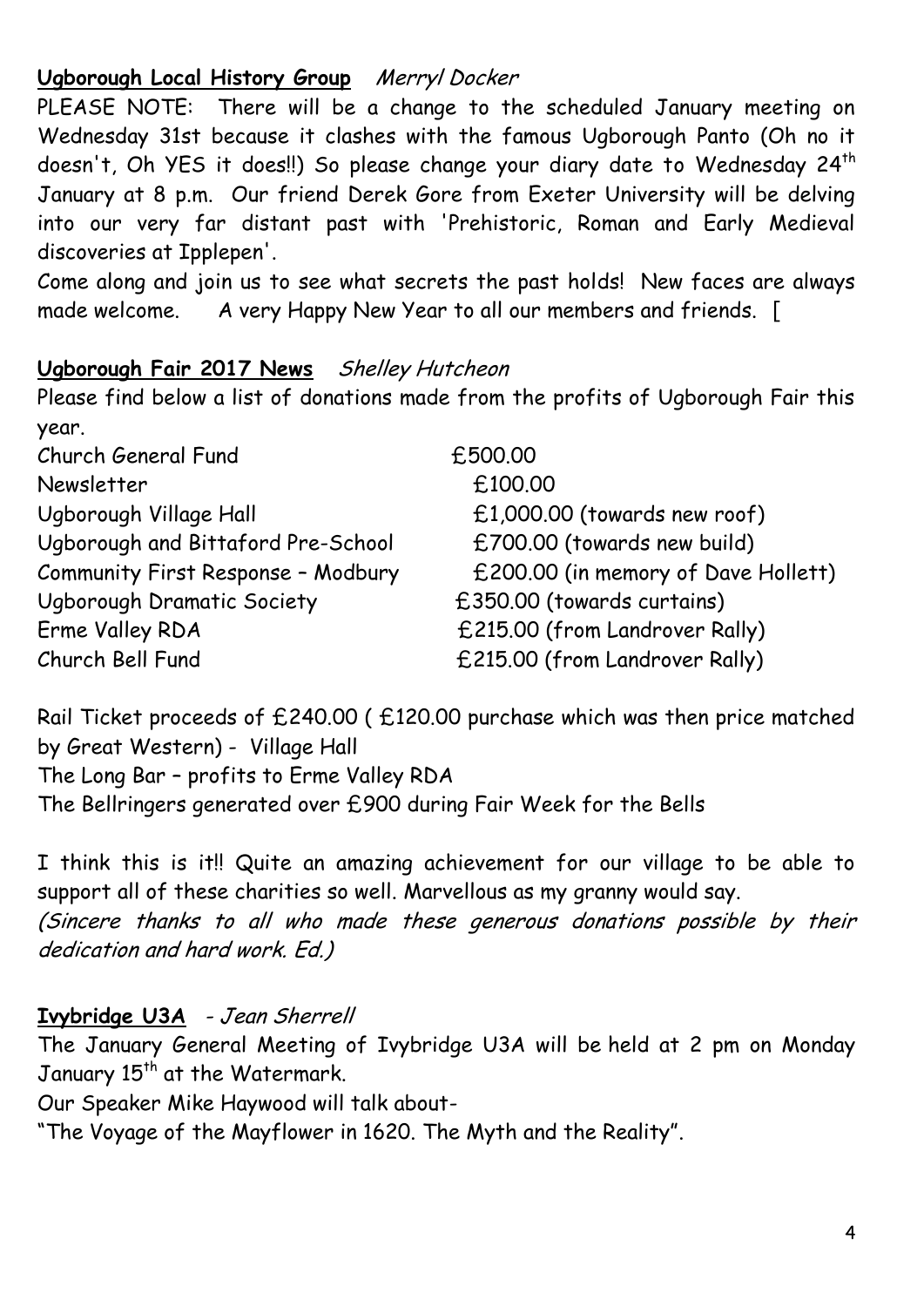# **The Beacon Federation** Executive Headteacher - Mrs. Jane Byrne

Ugborough Primary School.

It was lovely to see you at our Nativity at St Peter's Church – I am sure you will agree it was a wonderful way to round off the term.

We all look forward to seeing you all back hale and hearty on  $3^{rd}$  January 2018 ready for a term of hard work and personal achievement.

Year 3 will be looking forward to their Overnight Visit to Dewerstone Cottage on 25<sup>th</sup> January.

# **Ugborough Ladies' Lunch** Willa Howe

The next Ladies Lunch will be held on Wednesday 24<sup>th</sup> January 2018 at the Ship Inn Ugborough at 1 p.m. Ladies wishing to reserve a place should contact Willa Howe Tel. 01752 960173 Mobile: 07920118950 Email: **willahowe50@hotmail.com.**

# **Beryl's Bookworms** Norma Roe

Our December meeting was party night- this year with a Greek theme- wonderful food and great company! Many thanks to Jane Johns for hosting and allowing us to play ridiculous and incredibly enjoyable games in her home.



Special thanks also to Sharon for devising the challenges - all with an appropriate Olympic theme! Synchronised swimming anyone?

### **Four River Dementia Alliance**

# **LET'S TALK ABOUT DEMENTIA IN OUR COMMUNITIES'**

A conference promoting dementia friendly communities is being held on Friday  $2^{nd}$ February 2018 at The Watermark, Ivybridge from 9.30-3 p.m. Speakers include Gary Streeter MP, Ian Sherriff - Plymouth University, Helen Penwarden - Devon Federation of WI's and Dr. Edmund Jack GP. Everyone welcome individuals, carers, groups, organisations & businesses. Come and join us to find out how to support people living with dementia in your community or share your ideas and experiences .Buffet lunch. This is a **FREE** event -**Booking is essential** via

**https://talkaboutdementia.eventbrite.co.uk.** For more information contact **Adrian@southhamscvs.org.uk** Tel 01803 862266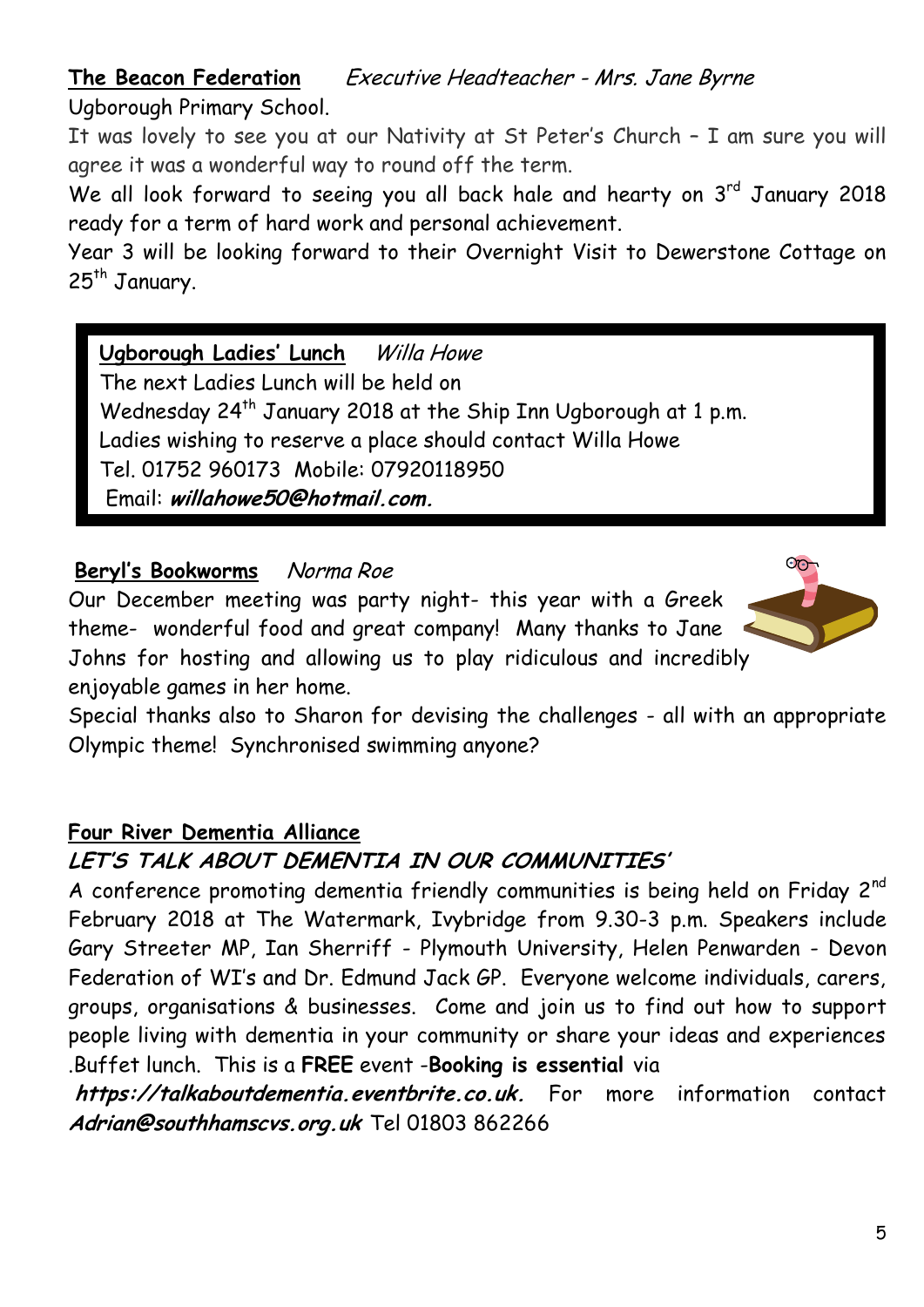# **Rainfall at Shellwood Hill** George Arnison

November was another relatively dry month. I recorded 93.5mm (3 3/4") at Shellwood Hill- the second driest November since I started keeping records in 2010. It compares to the last four Novembers of 135.55mm (2016), 193.0mm (2015) 190.0mm (2014) and 120.5mm (2013).



#### **The Three Rivers Mission Community** invites you to our Messy Church at Ugborough Church on Sunday 28th January from 4.30 to 6 p.m. Craft activities, songs, games and Bible stories



followed by a Party Tea Everyone Welcome- All children to be accompanied by an adult Clergy Contact: Rev'd David Sayle Tel: 01548 821199 or email: **parish\_sayle@me.com** or **www.threeriversmissioncommunity.org.uk**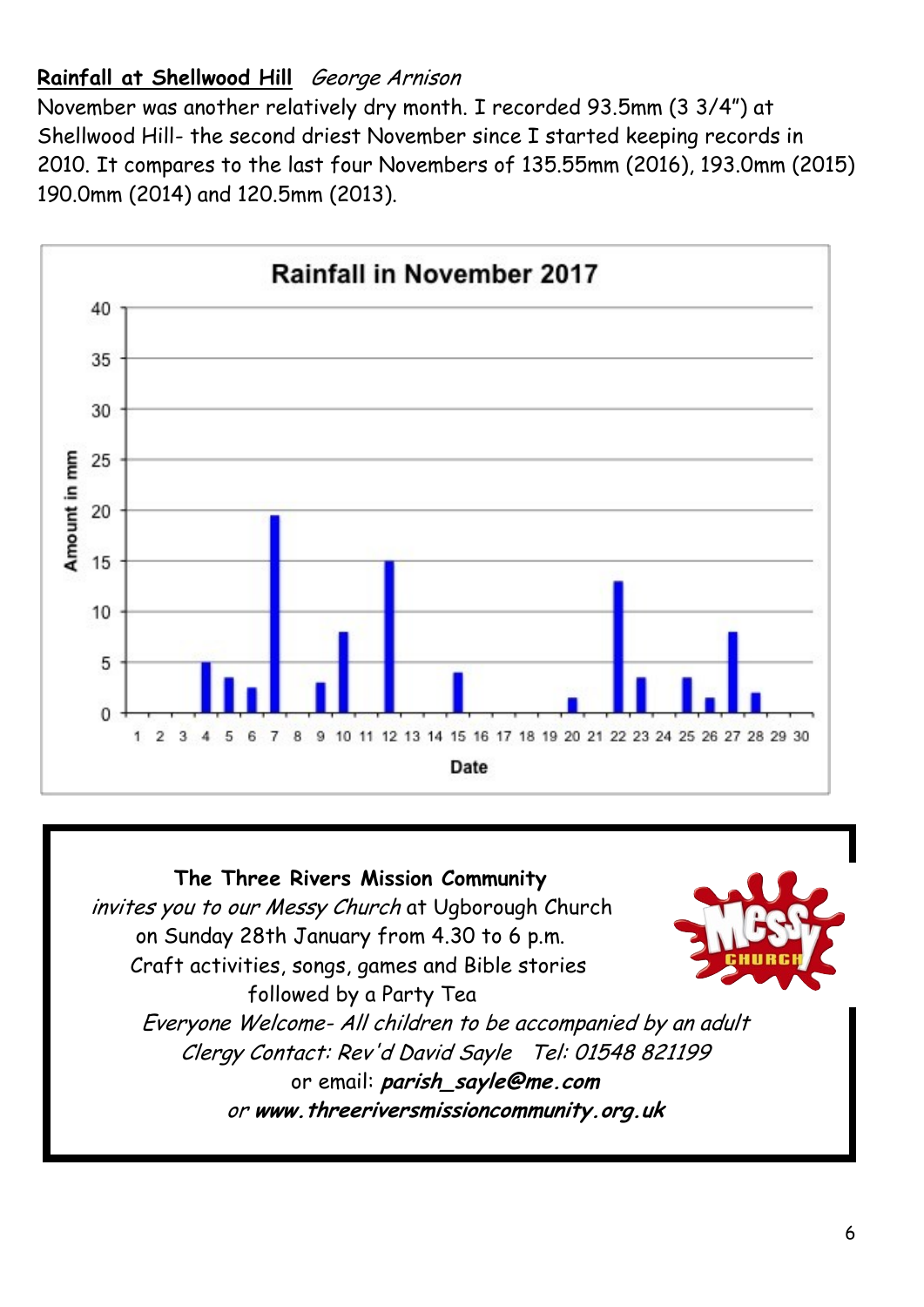

**Your Stars Tonight**. The steamed dietor has always had a regrettable weakness for foot tapping to the rhythms of the traditional jig, so it was no surprise to find her in the front row for the return of Geraint "Jigsy" Edwards and Rick "Reels" the Stick to a

local hostelry – note the careful abstaining from "Product Placement" in the Parish newsletter – although this could be readily altered by a movement of Bitcoins into the "Stars Tonight" account No. 146450 at the Bank of Cayman Islands.

The opening of the gig was reminiscent of those 60's Soul Reviews where the backing bands manfully played to an increasingly restive audience while the star of the show skulked back stage hoping to whip us into an anticipatory frenzy. In the absence of Geraint, Rick responded to plaintive cries of "give us a jig" by running through his extensive repertoire, which nowadays far exceeds the Spotify catalogue in number. It was well past the steamed dietor's bedtime when Jigsy swept into the room, but then disappeared into a scrum at the bar.

But eventually the creative tension had to be released and when Jigsy eventually hoisted his accordion onto his shoulders Jigsy and Reels launched with the volume of a Saturn V lift off. From the opening Mavericks' "Dance the night away" through to "Drunken sailor" the duo wove their two instruments around their gorgeous harmonies. Over the years (it must be 30 by now) Rick's voice has matured to become a rich Port against Geraint's Guinness flavour. An excellent night we all agreed as we eventually left and stepped out into the Ugborough night.

At this point I wanted to segue into a riff on the lines of "and the sparkling canopy of heavens above seems dimmed after these two stars". Unfortunately it is Devon; so it was dark, dank and drizzling.

But should there be a clear night this January 2018 then the glory in the night sky will be Orion marching across the Southern horizon, followed by his faithful dog whose head is marked by the brightest star in the sky, Sirius. To the west of Orion is the rather sprawling and undistinguished constellation of Cetus the Whale. One of its brightest stars at magnitude 3 is Mira, the "miraculous", which has a distinctly red appearance. Enjoy it over the next month because soon it fades from visual sight down to around magnitude 9 which is just visible with binoculars, before returning again over a regular period of 331 days. It seems that Mira is a huge old red star which bloats up to a huge size before shrinking back again – a bit like my waistline over Christmas.

Back to the Gym or perhaps regular workouts to Jigs 'n' Reels?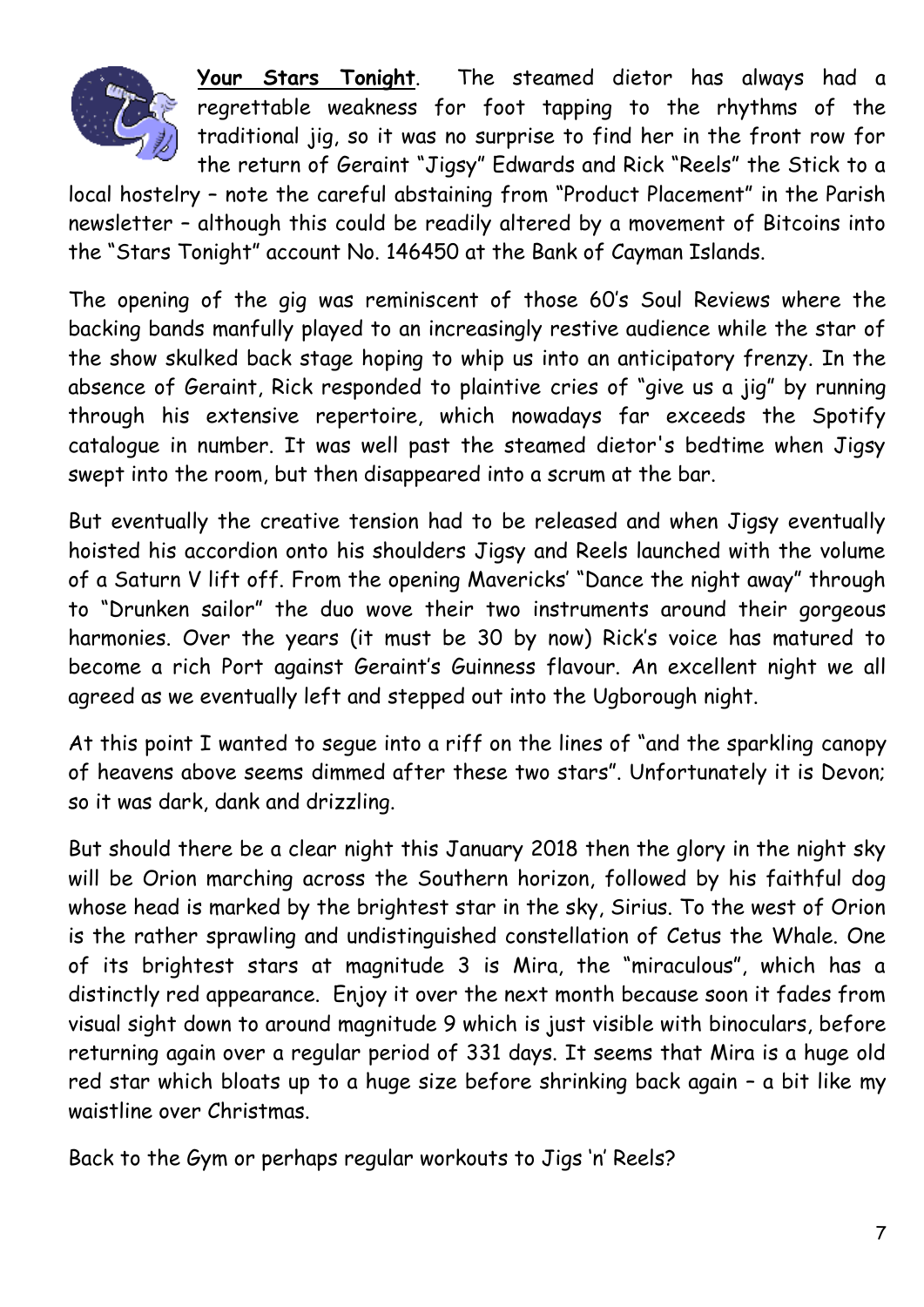### Ugborough Sustainable Saturdays -Sarah Scanlon

As I am writing this, we have just completed a very successful OAP Christmas party in the village hall. It was a fantastic turnout and all seemed to enjoy the food, drink and atmosphere. A very big thank you to all who helped, many hands certainly made light work.

The USS team have produced vouchers that can be used for products from the stalls or the café and we will be donating these to local charities as part of their raffle prizes. So if you have an event coming up and need raffle prizes, then just contact us.

Our next organised event will be a pot luck supper where all can bring along a savoury or sweet dish and drinks and we just enjoy each other's company. There is no entrance fee or raffle tickets to buy and all are welcome.

Let us know if you would like to attend closer to the day on the usual channels (speak to Val, Vici, James or Sarah) or e mail us at **ugboroughss@gmail.com**

The date is February  $10^{th}$  so there is plenty of time!

See you at USS in the New Year. The dates for January are  $6^{\text{th}}$  and 20 $^{\text{th}}$ .

Please also note that USS on February  $3<sup>rd</sup>$  will take place in the church as it's panto season!

#### **Citizens Advice South Hams**

Citizens Advice South Hams is a local independent charity and is one of over 300 local charities who together as members of the National Citizens Advice Bureaux make up the largest advice provider in England and Wales.

The Citizens Advice service helps people to resolve their problems, providing free, confidential, independent and impartial advice to everyone, informing them of their rights and responsibilities. The goal is to help everyone find a way forward with whatever problem they face. As an organisation it values diversity, promotes equality and challenges discrimination.

The issues that people have cover debt, housing, homelessness, disabilities, benefits, employment, consumer problems and more. Last year in the South Hams alone the charity helped over 4,300 residents resolve over 9,040 problems.

Citizens Advice watches for unfairness amongst the issues that clients present with and campaigns for change, influencing local and national policymakers and service providers. It is a major champion for citizens and consumer rights.

### **It is also staffed mainly by trained volunteers and relies on donations and funding to survive.**

The local charity needs people to come forward as volunteers, as advisers, as administrators, as fundraisers and to help with PR. The type and length of training provided will depend on what role interests you. People from all walks of life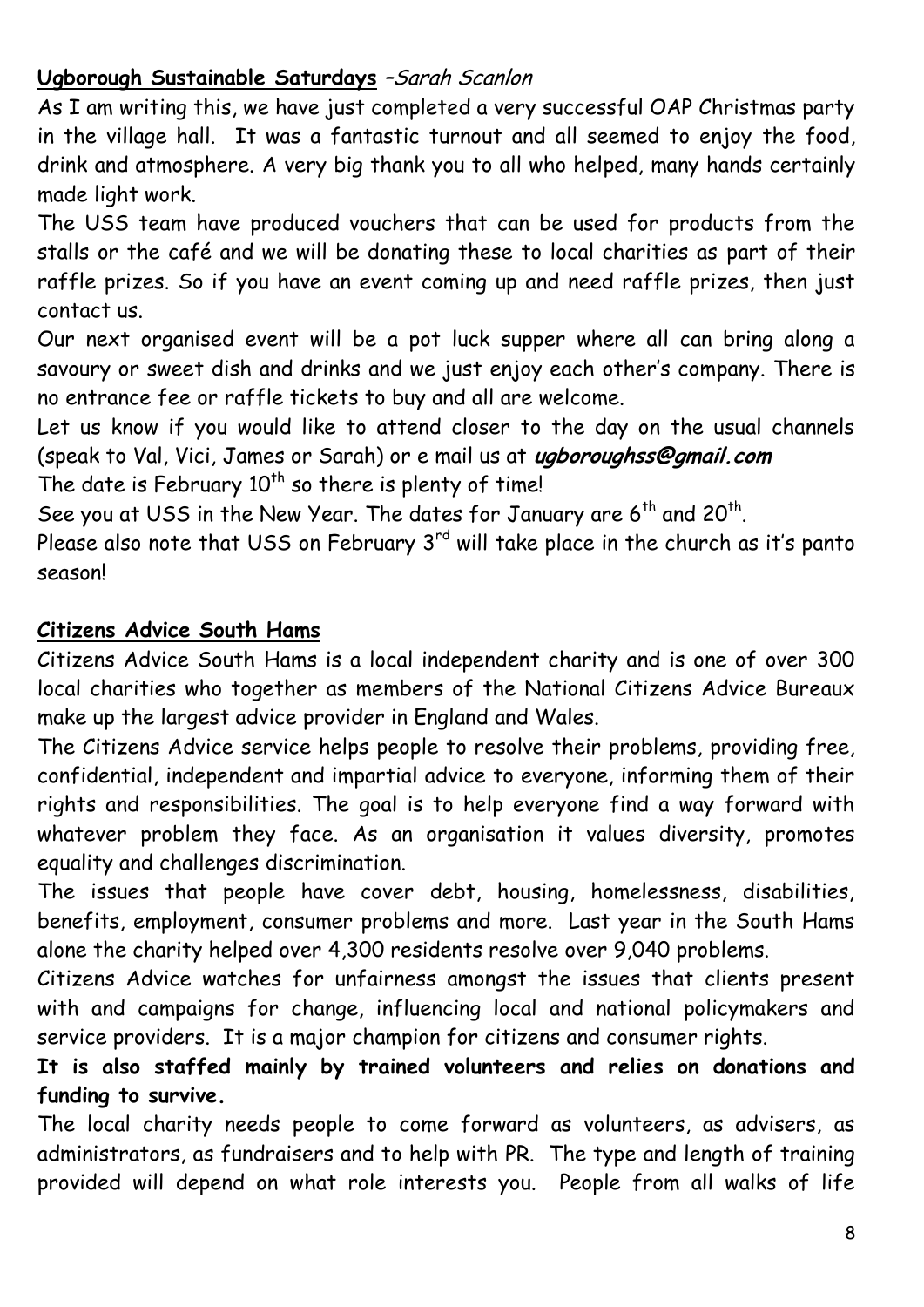volunteer, those who have retired, those who want to return to work and need current work experience, young people wanting to add work experience to their CV's and those who are looking for their next direction in life.

### To find out more contact **volunteering@southhamscab.org.uk**

It also needs people to help fundraise, the initial training for an advice volunteer is between £750 - £1000, with annual costs to then support that volunteer (supervision, quality checks, office space and IT infrastructure, further training, travel) between £2,500- £3,000. Citizens Advice South Hams already has 45 volunteers and needs more. It needs people to help raise funds doing anything from cake bakes, pub quizzes to triathlons.

# To find out more contact **friends@southhamscab.org.uk**

It needs donations so it can carry on with its vital work either by cheque made payable to South Hams Citizens Advice Bureau and posted to Follaton House, Plymouth Rd, Totnes, TQ9 5NE or by visiting its website **southhamscab.org.uk** For advice call 03 444 111 444 or come along to one of the drop in sessions at Citizens Advice, Follaton House, Monday – Thursday, Between 10 a.m. – 1 p.m. or 2 p.m. – 4 p.m.

Citizens Advice South Hams is a Registered Charity, number 1091133.

# **Ugborough Parish Council**

Clerk: Sarah Woodman Tel: 01364 661127 Email: **ugboroughpc@yahoo.co.uk** Website: **ugboroughparishcouncil.org**

**The proposal for 7 self build/custom build homes** at Lutterburn Farm dominated the public session at the start of the December Parish Council Meeting. The main concerns related to the access and drainage/flooding, and reports on these issues, which had been submitted as part of planning application 3460/17/OPA, had not been made available to the public nor to the Parish Council – and some of the letters of objection had not made it onto the SHDC website, either.

Other concerns from the public included the use of Ugborough Square during the day as a 'Park & car share' facility, leaving no spaces for local residents or visitors. Speeding vehicles along Lutterburn Street continued to be a hazard, and Cllr Hosking would look into possible changes in national policy on 20mph speed limits.

**District Cllr Holway** reported on the Ivybridge Neighbourhood Plan 'yes' vote; SHDC's proposed community lottery to fund good causes; and an Enforcement Notice on the travellers at Hillhead, which may take up to 18 months.

**County Cllr Hosking** reported on the disappointing outcome of his meeting with DCC Highways, which confirmed that no funding would be made available to improve the B3196 from Kitterford Cross to Loddiswell. The Parish Council will be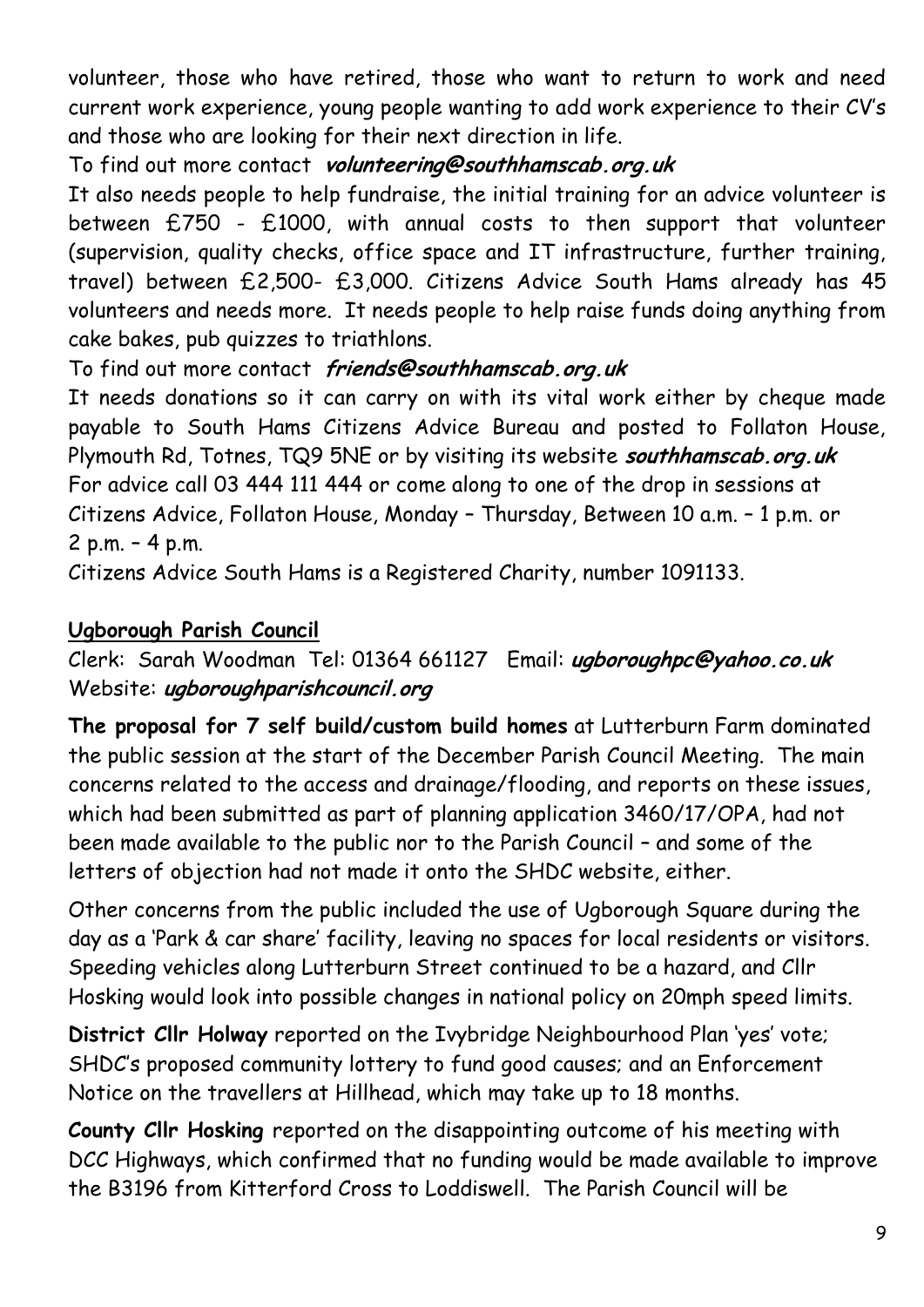complaining and will encourage other Parishes affected to express their disappointment. Two useful helplines were given – the Anti-Terrorist Hotline 0800 789321 and the DCC Domestic Abuse Helpline 0345 1551074.

**The Neighbourhood Plan** has reached the examination stage, and adjustments are being made so that it aligns to the emerging Joint Local Plan, rather than the previous Development Plan documents.

**Planning Applications** considered at the meeting are listed below, with the Parish Council recommendations given in **bold**:

- Change of use of agricultural land for camping site, glamping site and provision of facilities block (amendment to planning approval 4190/16/FUL to extend campsite area) at Dunwell Farm, Ugborough Ref 3714/17/FUL **Support**
- Outline application for residential development of 7 self build/custom build homes built to high sustainable zero carbon standards, with access from Lutterburn Street at Lutterburn Farm, Lutterburn Street, Ugborough Ref 3460/17/OPA **Abstain, in the absence of the flooding and access reports, which formed part of the planning application and have not been made available to the Parish Council or public. Letters of objection were also missing from the website.**
- Erection of 3 industrial unites for B1, B2 & B8 use, associated parking and new road access at Site at SX6935 5891, Woodpecker Inn, South Brent Ref 3854/17/FUL **Neutral, subject to a satisfactory report on access arrangements.**

**The Burial Ground** fees were reviewed at the meeting, and this prompted Cllr Holway to make a plea to those visiting the graves to take their rubbish away with them (plastic water bottles, dead flowers etc). The Parish Council pays to have the rubbish collected and relies on volunteers to put out the rubbish sacks, so your support in removing the rubbish would be greatly appreciated.

**TAP funding from SHDC/DCC** is being sought for gully sucker hire, to reduce flooding in our lanes; and for a defibrillator to be provided in the redundant Wrangaton phone box. Decisions on these applications will be made at the beginning of February.

**Ugborough Parish Council grant funding** of £120 has been made to Citizens Advice South Hams, and £250 has been offered to Ugborough Church towards replacement floodlighting. The bench next to the church steps is terminally rotten and partially blocks the steps, so it will be removed when the Christmas tree is cleared away – other seating is very close by.

**The Devon Highways Parish & Town Council Conference**, attended by your Councillors Beable & Holway, was promoting DIY kits to fill potholes, which our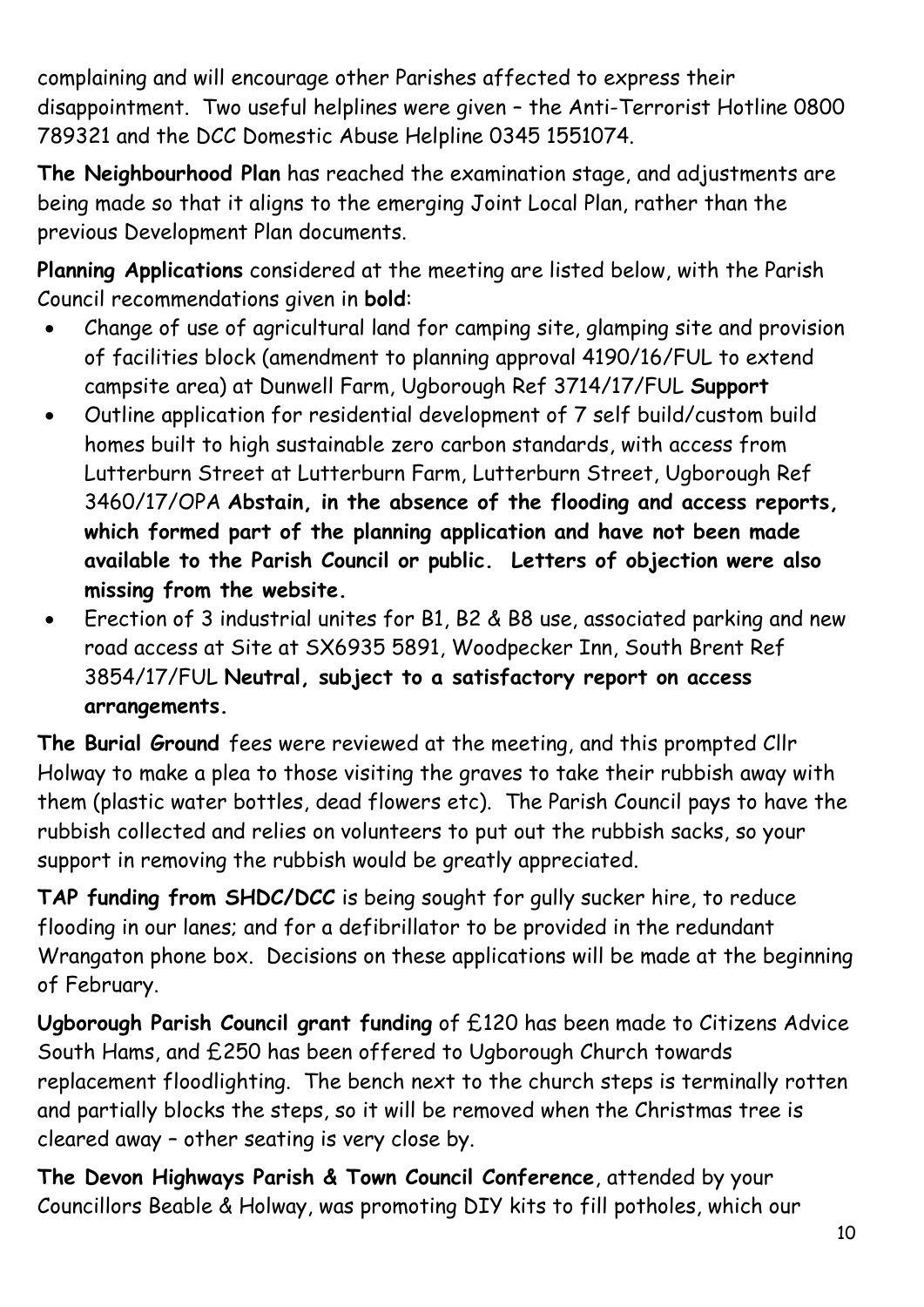Community Lengthsman could use. A little bit more research is needed, but could this be the answer to our hazardous lanes?

**Useful advice** is regularly sent through to me, and here are some nuggets of information which may be useful to you, too:

- **Cybercrime** is one of the most common offences committed in 2016, with an estimated 2 million incidents, compared to 686,000 burglary offences. And while householders often take simple precautions such as installing double locks or deadbolts, just 28% of people in the south west follow the latest advice regarding password strength. The most common types of cybercrime reported in the south west are "Phishing" (asking for internet bank login details) and "Spearphishing" (family or friends asking for financial help). Remember - bank and other reputable companies will **not** request login information by email. For more information, go to **www.actionfraud.police.uk** or **www.cyberaware.gov.uk**
- **Connecting Devon & Somerset** is helping you 'Get up to Speed' by running General Data Protection Regulation workshops and, with the Heart of the South West Growth Hub, 'Your Digital Toolkit for 2018 - Preparing your business for the digital future'. For more information, go to **http://www.connectingdevonandsomerset.co.uk/get-up-to-speed/events/**
- **Sign up to school closure alerts** this winter in 3 easy steps by going to **https://public.govdelivery.com/accounts/UKDEVONCC/subscriber/new?qsp= UKDEVONCC\_4** and entering your preferred email address and the schools you want information on. For the latest information and travel advice from Devon County Council, follow **Twitter @DevonAlert**.
- **Western Power Distribution Affordable Warmth** aims to reduce fuel poverty by lowering your fuel bills and making your home more energy efficient. For more information, call 01392 248 919

or visit **www.devoncommunities.org.uk**

Confused by the long weblinks? Then access this Newsletter online at ugboroughparishcouncil.gov.uk to copy & paste the links.

Finally, thanks are in order to Richard Prowse, who provided our magnificent Christmas tree in front of Ugborough Church, and to the volunteers who helped tidy up Ugborough Square – a great improvement!

The next Parish Council Meeting will be held on Wednesday 3<sup>rd</sup> January, starting at 7.30 p.m. Agenda and minutes will be displayed on the noticeboards and website.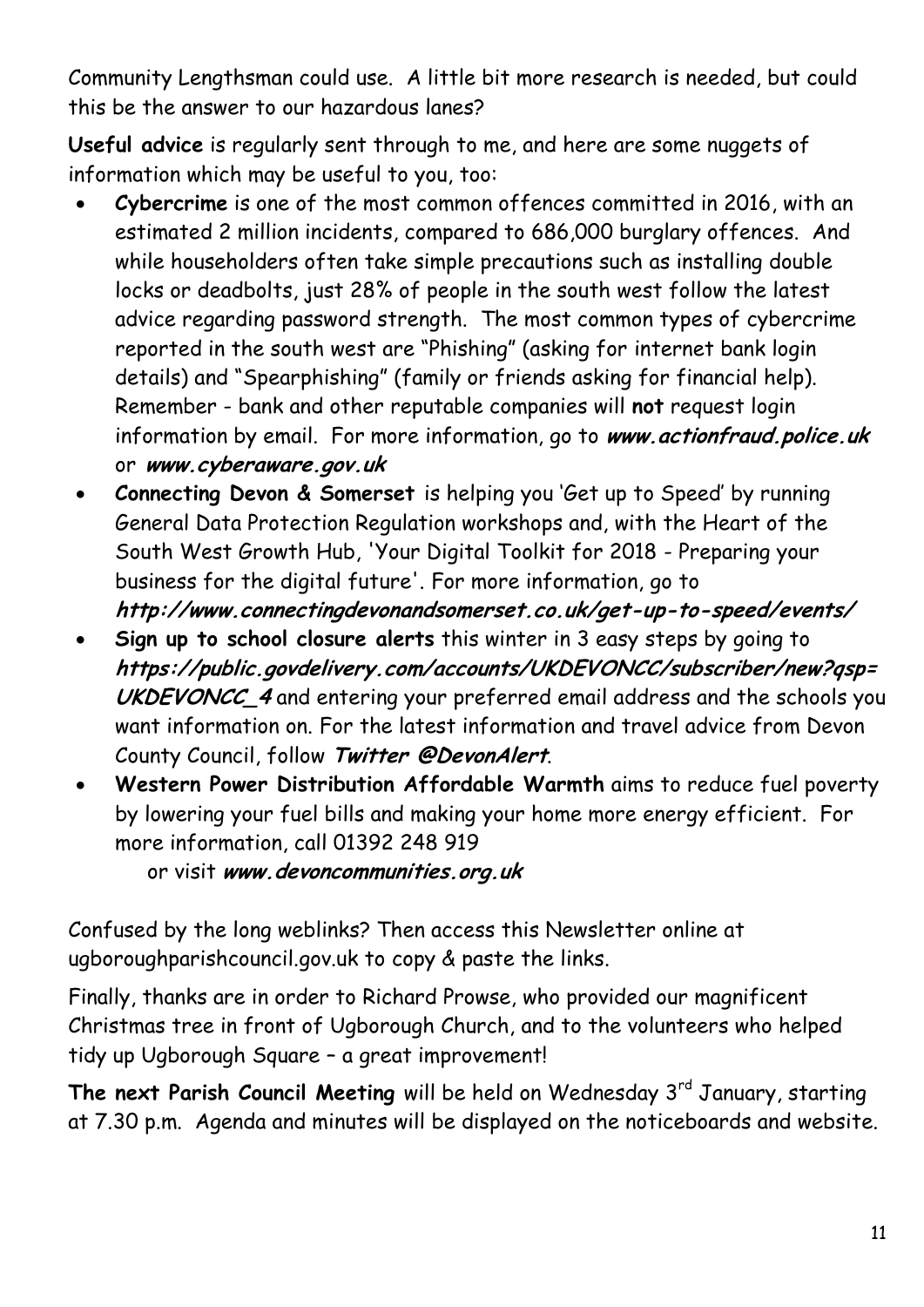**Bittaford Methodist Chapel** Jutta Berger 01752 226733 mobile 07265285828 Please come and join us - we look forward to welcoming you. Our services start at 10.30 a.m. unless otherwise stated. Sunday 7<sup>th</sup> January- B. Youngs Sunday 14<sup>th</sup> January at 6 p.m. - Rev. Lawrence- Covenant Service Sunday 21st January- Mr/Ms Smart Sunday 28<sup>th</sup> January- C. Lawrence Our Hall is available for hire. We have a small Tea Kitchen. All enquiries contact: Jutta Berger as above or e-Mail to: **juttaberger@tiscali.co.uk** Green Pastures Coffee Bar for families with small children. Open every Friday from 10 a.m. 'til 12 noon including School Holidays!

### **St. Peter's Church, Ugborough**

### **A letter from our Priest in Charge- Rev'd David Sayle**

#### **HAPPY NEW YEAR**

Traditionally at this time of year we hear a lot about resolutions and new beginnings. The Christian faith is about new opportunities so I invite you all to join us in the '**2018 Year of Prayer.**'

This is simply an invitation for the whole year to commit to spend a few minutes each day in prayer, and to come along to special occasions in our Churches where we can spend a few moments reflecting and praying together.

Prayer is an opportunity of developing our relationship with God, through it we meet and get to know God. We have all encountered various situations when we find prayer difficult or we are simply not sure how to begin. The two following guides may be helpful as I invite you to join with me in this **'Year of Prayer.'**

#### **Five-Finger Prayer:**

- When you fold your hands, the thumb is nearest you. So begin by praying for those closest to you—your loved ones for example. cf.Philippians 1:3-5.
- The index finger is the pointer. Pray for those who teach-the Church, those who help others reflect on God and especially all who teach cf. 1.Thessalonians 5:25.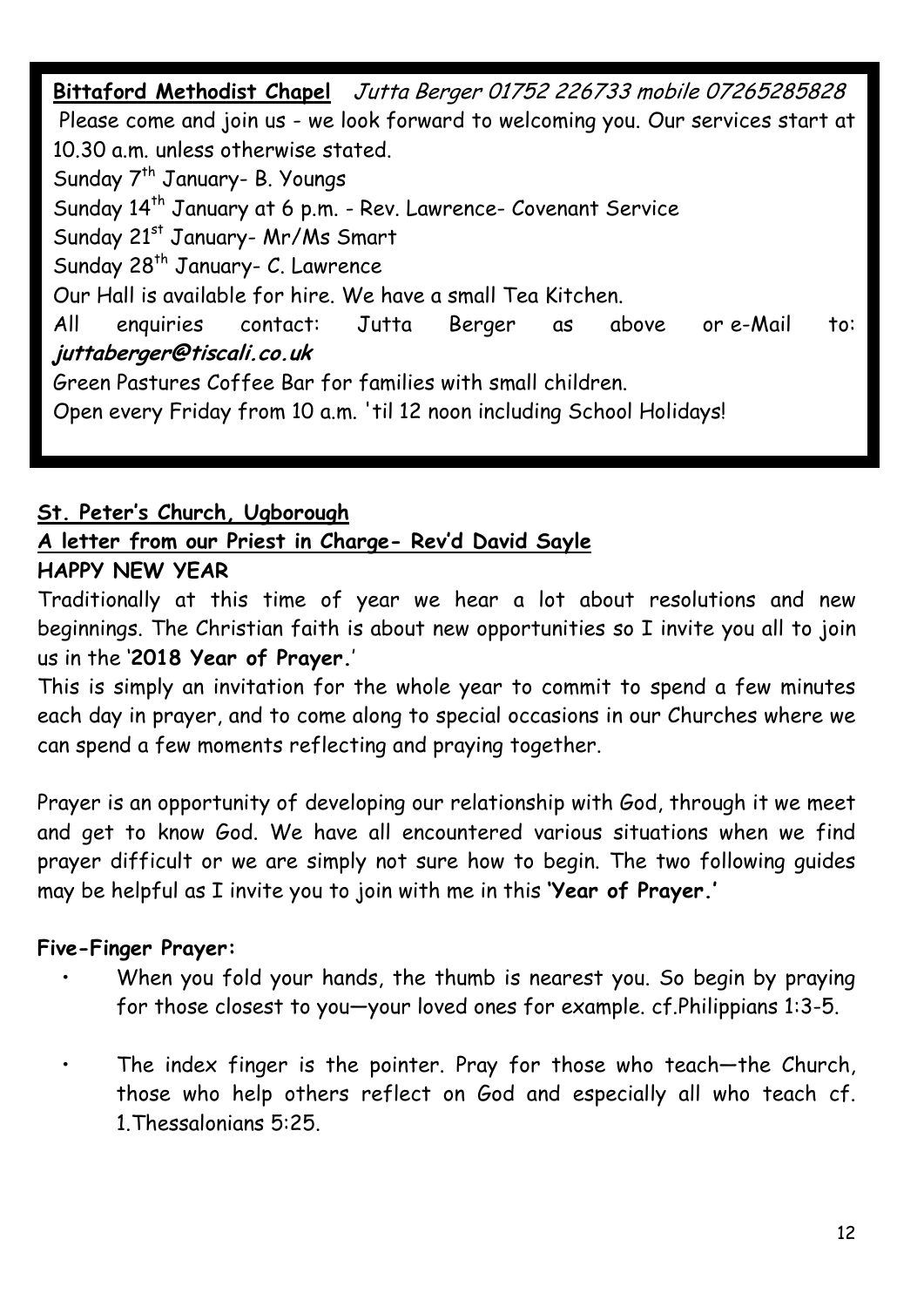- The next finger is the tallest. It reminds you to pray for those in positions of leadership and authority—national and local leaders, and your supervisor at work cf.1 Timothy 2:1-2.
- The fourth finger is usually the weakest. Pray for those who are in trouble or who are suffering cf.James 5:13-16.
- Then comes your little finger. It reminds you of your smallness in relation to God's greatness. Pray for yourself and ask God to supply your needs cf. Philippians 4:6,19.

# Or you might want to follow the **Church of England's Cycle of Intercession. Every day**

- ¶ In the morning: the day and its tasks; the world and its needs; the Church and her life
- ¶ In the evening: peace; individuals and their needs

# **Sunday**

- ¶ The universal Church
- ¶ Bishops, synods and all who lead the Church
- ¶ The leaders of the nations
- ¶ The natural world and the resources of the earth
- ¶ All who are in any kind of need

# **Monday**

- ¶ The media and the arts
- ¶ Farming and fishing
- ¶ Commerce and industry
- ¶ Those whose work is unfulfilling, stressful or fraught with danger
- ¶ All who are unemployed

# **Tuesday**

- ¶ All who are sick in body, mind or spirit
- ¶ Those in the midst of famine or disaster
- ¶ Victims of abuse and violence, intolerance and prejudice
- ¶ Those who are bereaved
- ¶ All who work in the medical and healing professions

# **Wednesday**

- ¶ The social services
- ¶ All who work in the criminal justice system
- ¶ Victims and perpetrators of crime
- ¶ The work of aid agencies throughout the world
- ¶ Those living in poverty or under oppression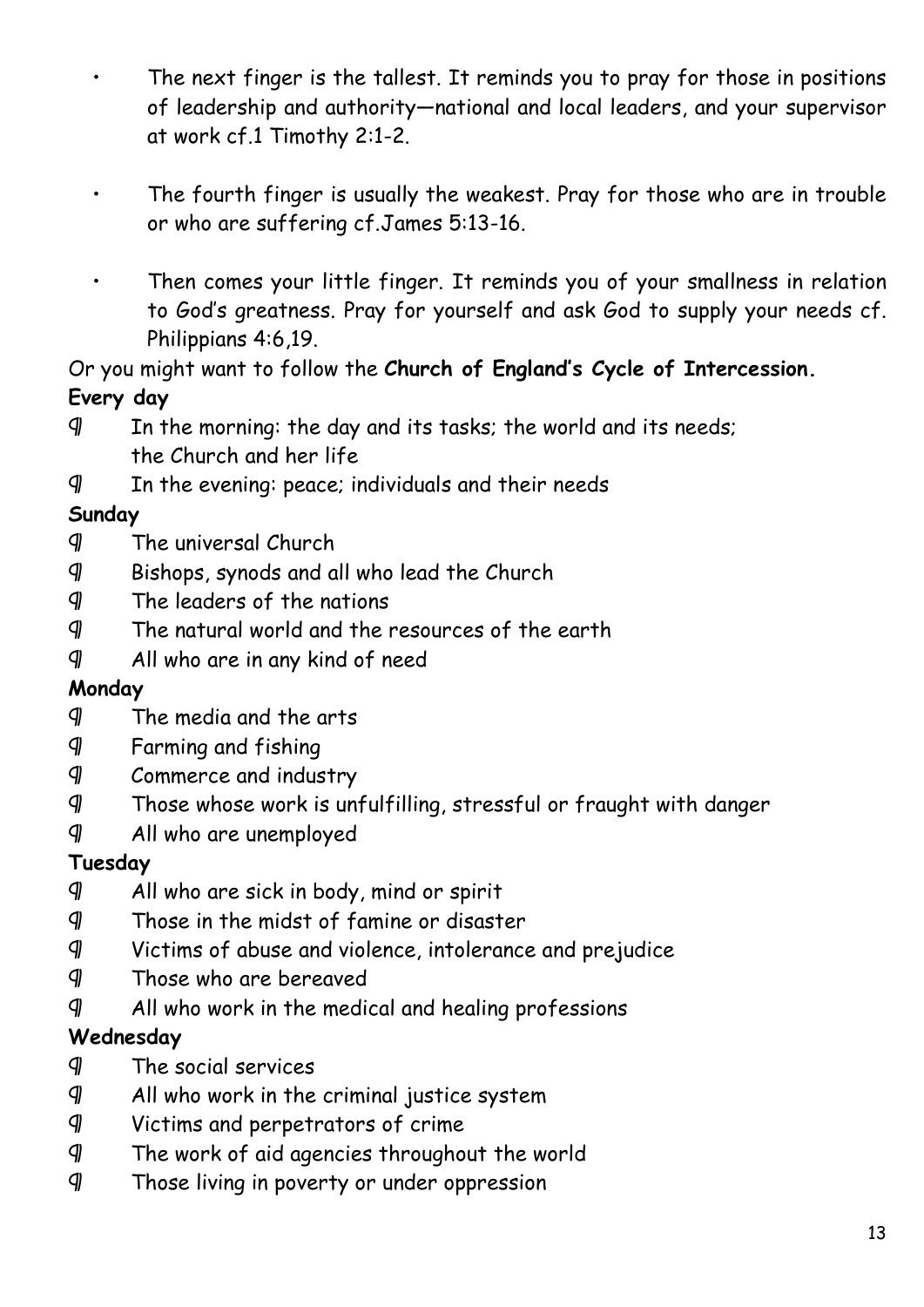# **Thursday**

- ¶ Local government, community leaders
- ¶ All who provide local services
- ¶ Those who work with young or elderly people
- ¶ Schools, colleges and universities
- ¶ Emergency and rescue organizations

# **Friday**

- ¶ The Queen, members of parliament and the armed forces
- ¶ Peace and justice in the world
- ¶ Those who work for reconciliation
- ¶ All whose lives are devastated by war and civil strife
- ¶ Prisoners, refugees and homeless people

# **Saturday**

- ¶ Our homes, families, friends and all whom we love
- ¶ Those whose time is spent caring for others
- ¶ Those who are close to death
- ¶ Those who have lost hope
- ¶ The worship of the Church

You may find that neither of these guides are helpful for you and if that is the case, please feel free to contact me so we can look at patterns of prayer which may be more suitable. Whether you are used to praying, or this is a new idea, please take join others around the Mission Community in a **'Year of Prayer'.** Remember the only way to discover if prayer is effective is to pray, so go on, **give it a try.** With every blessing, Rev'd David

The Three Rivers Mission Community Study Course will continue on Thursday  $11<sup>th</sup>$  and Thursday  $18<sup>th</sup>$  at 7.30 p.m. at-Cherry Knoll, Totnes Road, Ermington, PL21 9NS

As 2017 closes, we think of those in our community who have lost loved ones during the year and our thoughts and prayers are with them.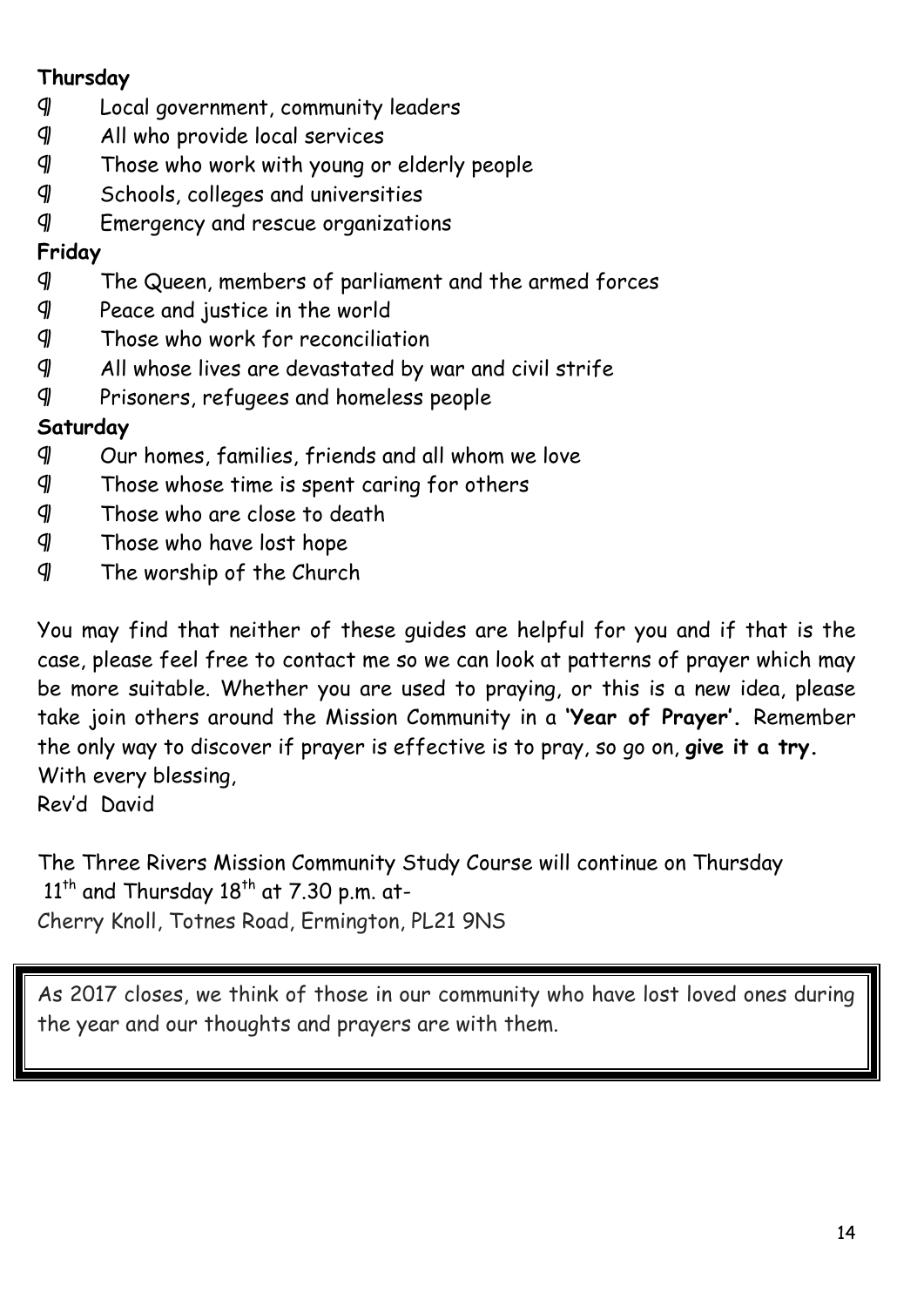**St Peter's Church Services in January All services now start at 9.30 a.m. unless otherwise stated.**



| Date                            | Service                                                        |  |
|---------------------------------|----------------------------------------------------------------|--|
| Sunday 7 <sup>th</sup> January  | All Age Worship- an informal service where<br>all are welcome. |  |
|                                 |                                                                |  |
| Sunday 14 <sup>th</sup> January | Holy Communion                                                 |  |
| Sunday 21st January             | Service of the Word- a less formal service                     |  |
|                                 | led by members of the congregation.                            |  |
| Sunday 28 <sup>th</sup> January | Holy Communion                                                 |  |
| 4.30 p.m.                       | Messy Church                                                   |  |
| Thursdays at 12 noon            | Mid week communion                                             |  |

The **Three Rivers Mission Community** covers the parishes of Diptford, Ermington, Halwell, Harberton, Harbertonford, Moreleigh, North Huish and Ugborough. You can find out about everything that's going on across all the parishes at its website,

**www.threeriversmissioncommunity.org.uk**

**For all church business and parish matters, please contact** Rev'd David Sayle, The Rectory Diptford Totnes Devon TQ9 7NY 01548 821199 email **[parish\\_sayle@me.com.](mailto:parish_sayle@me.com)**